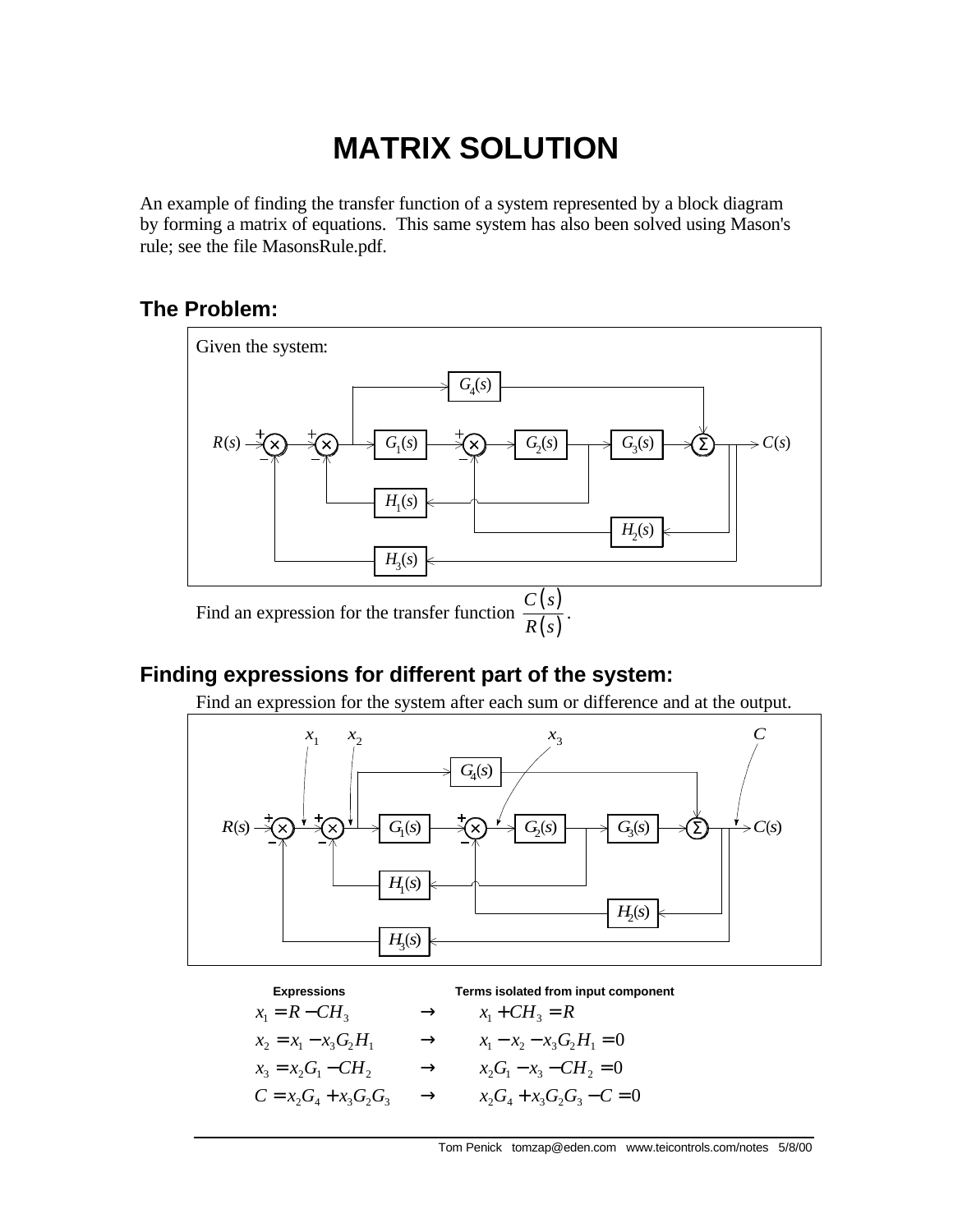### **Form a matrix equation from the rewritten expressions:**

|  | $C \quad x_1 \quad x_2 \quad x_3$                                                                                                                                                                                             |  | $\mathbf{R}$ |  |
|--|-------------------------------------------------------------------------------------------------------------------------------------------------------------------------------------------------------------------------------|--|--------------|--|
|  | $\begin{bmatrix} H_3 & 1 & 0 & 0 \\ 0 & 1 & -1 & -G_2H_1 \\ -H_2 & 0 & G_1 & -1 \\ -1 & 0 & G_4 & G_2G_3 \end{bmatrix} \begin{bmatrix} C \\ x_1 \\ x_2 \\ x_3 \end{bmatrix} = \begin{bmatrix} R \\ 0 \\ 0 \\ 0 \end{bmatrix}$ |  |              |  |
|  |                                                                                                                                                                                                                               |  |              |  |
|  |                                                                                                                                                                                                                               |  |              |  |
|  |                                                                                                                                                                                                                               |  |              |  |

## **Solve for** *C* **using Cramer's rule:**

To do this, replace the "*C*" column with a copy of the "*R*" column:

| R | $\mathcal{X}_1$ | $x_2$                        | $\mathcal{X}_3$ |
|---|-----------------|------------------------------|-----------------|
| R |                 | 0                            | 0               |
| 0 |                 |                              | $-G_2H_1$       |
| 0 | 0               | $G_{\!\scriptscriptstyle 1}$ |                 |
|   |                 | $G_{\scriptscriptstyle 4}$   | $G_2G_3$        |

And now, by Cramer's rule, *C* will be the determinant of this matrix divided by the determinant of the original 4×4 matrix:

$$
C = \begin{vmatrix} R & 1 & 0 & 0 \\ 0 & 1 & -1 & -G_2H_1 \\ 0 & 0 & G_1 & -1 \\ 0 & 0 & G_4 & G_2G_3 \\ \hline H_3 & 1 & 0 & 0 \\ 0 & 1 & -1 & -G_2H_1 \\ -H_2 & 0 & G_1 & -1 \\ -1 & 0 & G_4 & G_2G_3 \end{vmatrix}
$$

To find the determinant of the numerator, we can most easily work with the first column (since it has three zeros):

$$
\det\begin{bmatrix} R & 1 & 0 & 0 \\ 0 & 1 & -1 & -G_2H_1 \\ 0 & 0 & G_1 & -1 \\ 0 & 0 & G_4 & G_2G_3 \end{bmatrix} = R \times \det\begin{bmatrix} 1 & -1 & -G_2H_1 \\ 0 & G_1 & -1 \\ 0 & G_4 & G_2G_3 \end{bmatrix} = R \begin{bmatrix} G_1G_2G_3 + G_4 \end{bmatrix}
$$